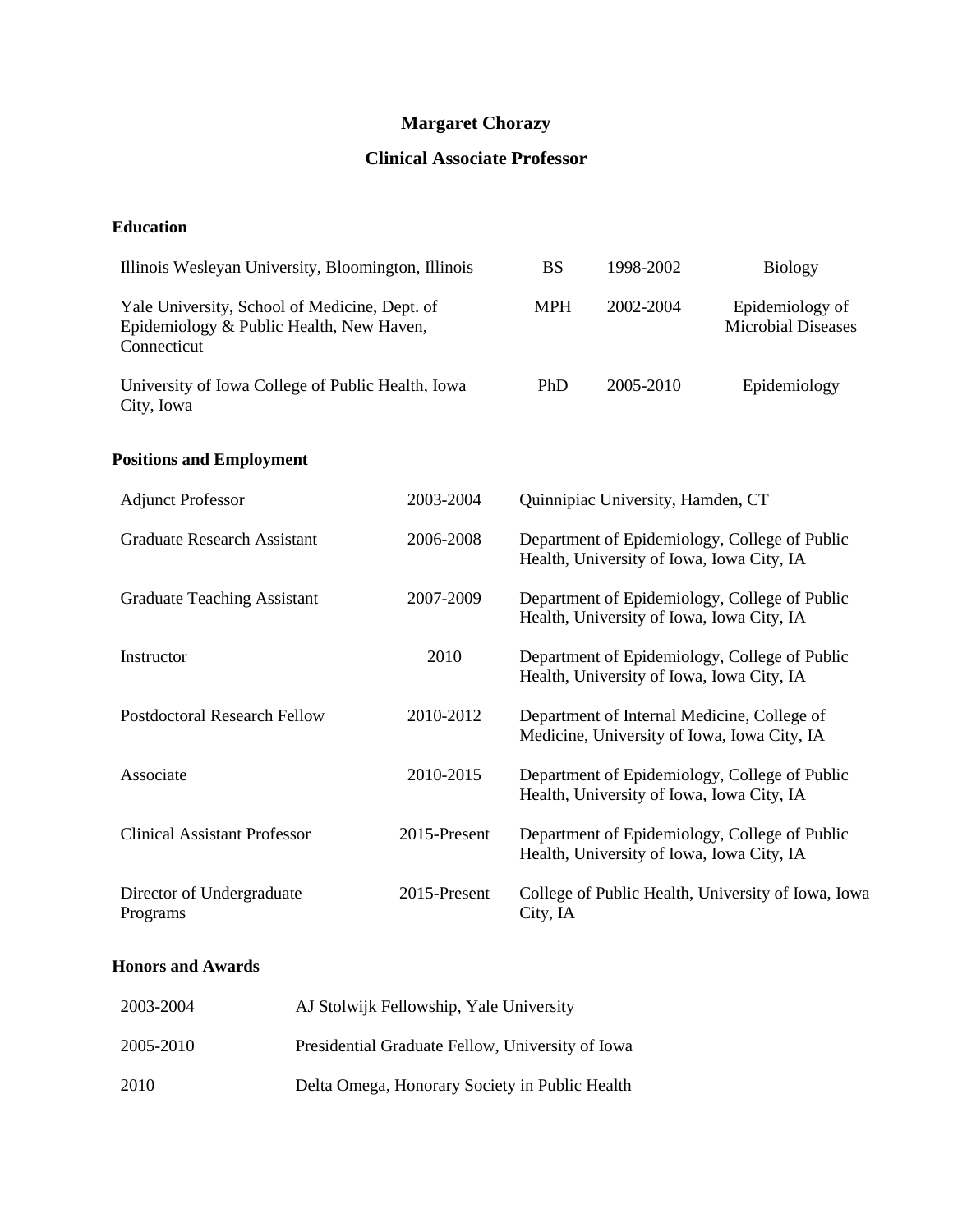| 2010      | Milford E Barnes Award, Department of Epidemiology, College of Public Health,<br>University of Iowa |
|-----------|-----------------------------------------------------------------------------------------------------|
| 2011-2012 | Founding President, University of Iowa Postdoctoral Association                                     |
| 2013      | <b>Outstanding Faculty Award, Epidemiology Student Association</b>                                  |
| 2015      | Faculty Teaching Award, University of Iowa College of Public Health                                 |
| 2018      | 2018 Outstanding Alumnus, University of Iowa College of Public Health                               |

## **Professional Memberships**

| 2004-Present | American Public Health Association, Epidemiology Section                                                                  |
|--------------|---------------------------------------------------------------------------------------------------------------------------|
| 2012-Present | The Society for Epidemiologic Research                                                                                    |
| 2015-Present | American College of Epidemiology                                                                                          |
| 2015-Present | Association of Schools and Programs of Public Health, Undergraduate Network for<br>Public Health and Global Health        |
| 2017-Present | American Public Health Association, Public Health Education and Promotion<br>Section                                      |
| 2018-Present | American Public Health Association, Academic and Practice Linkages in Public<br><b>Health Caucus</b>                      |
| 2018-Present | Association of Schools and Programs of Public Health, Academic Affairs and<br><b>Student Services Leadership sections</b> |
| 2018-Present | Scholarship of Teaching and Learning Workgroup, Association of Schools and<br>Programs of Public Health                   |

## **Selected peer-reviewed publications (2013-present, in chronological order)**

- 1. **Chorazy ML**, Lebeck MG, McCarthy TA, Richter SS, Torner JC, Gray GC (2013). Polymicrobial acute respiratory infections in a hospital-based pediatric population. *Pediatr Infect Dis J*, 32(5):460- 6. PMID: 23348811
- 2. Nelson RE, Schweizer ML, Perencevich EN, Nelson S, Khader K, Chiang H, **Chorazy ML**, Blevins A, Ward MA, Samore MH (2016). Costs and mortality associated with healthcareassociated multi-drug resistant Acinetobacter infections. *Infection Control and Hospital Epidemiology*. PMID: 27406609
- 3. Chiang H, Perencevich EN, Nair R, Nelson RE, Samore M, Khader K, Slayton RB, Jernigan J, **Chorazy ML**, Herwaldt LA, Blevins A, Ward MA, Schweizer ML (2017). Incidence and Outcomes Associated with Vancomycin-Resistant Enterococci Infections in the United States: Systematic Literature Review and Meta-Analysis. *Infect Control Hosp Epidemiol*, 38(2):203-215. PMID: 27825401